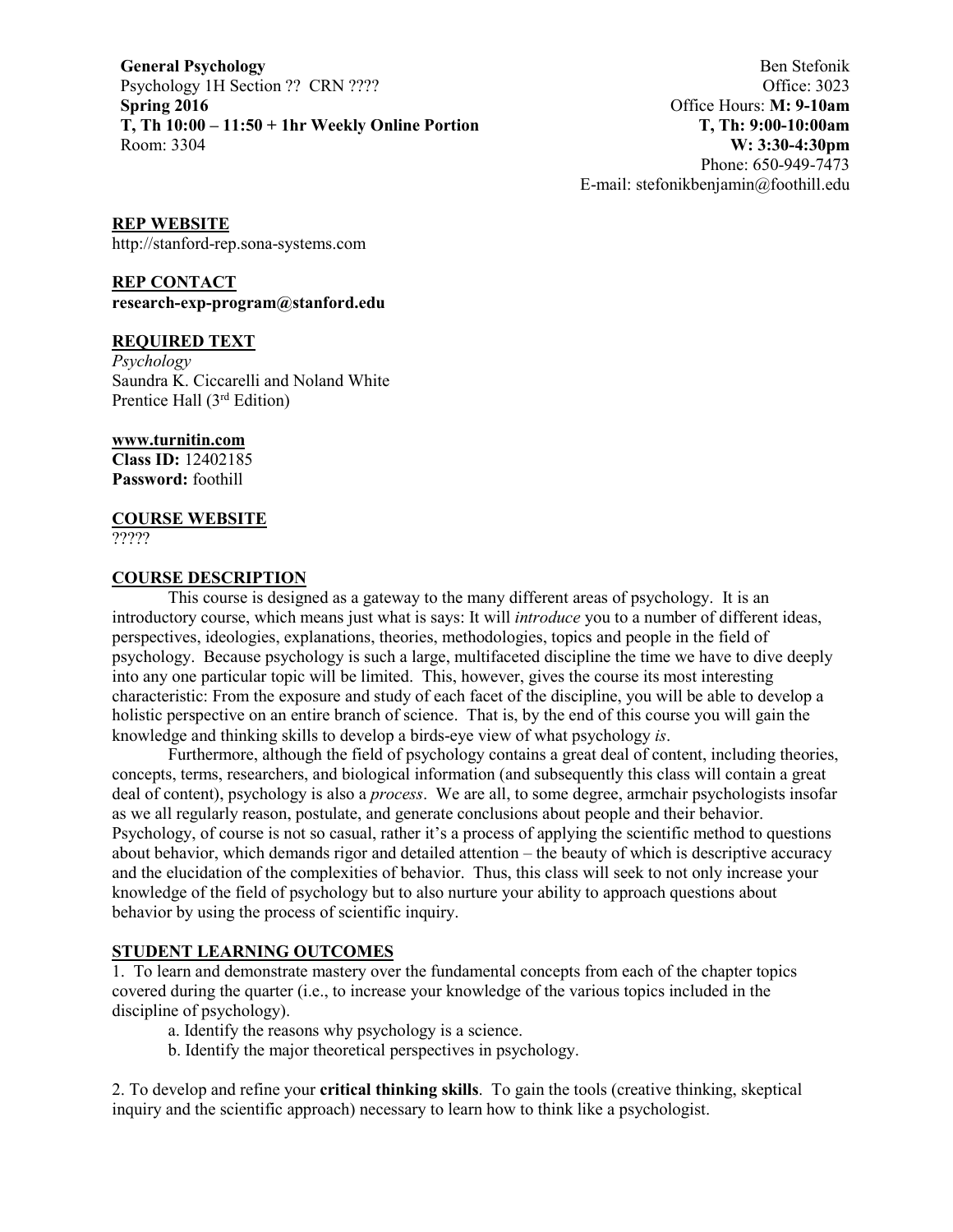# **LEARNING OBJECTIVES**

1. To develop your metacognitive skills and a metacognitive analytical point of view. I would like you to develop a better understanding of how your own mind operates. I also hope you develop insight into your own behavior and psychological make-up.

2. To develop a compassionate approach to understanding humans and human behavior.

3. To gain an understanding and appreciation of the diversity of the human species and human experiences.

4. To better understand the ways in which the brain influences behavior and the ways in which unconscious brain processes influence aspects of thinking, decision making and emotion.

5. To discover and better understand the complexity of the human psyche.

6. To develop a better understanding of group relations, especially as they relate to society and current events.

## **IMPORTANT POLICIES**

### **1. Student takes sole responsibility for withdrawal procedures from the course.**

2. Make sure that the e-mail you have on file with Foothill College (in the "My Portal" system) is valid and is one which you regularly check. Sometimes I may need to send an e-mail to the entire class and if your e-mail is not accurate, you may not get information that you need.

3. All exams must be completed in class during the regularly scheduled time unless the student has worked out an arrangement prior to the exam date or an arrangement with the DRC.

4. We will seek to foster an inclusive and respectful atmosphere where all opinions, beliefs, attitudes and religious backgrounds are respected. I value diversity and will strive to maintain a classroom environment that is supportive and comfortable for all students. I value the contributions of people from all backgrounds and identities, including (but not limited to) identities related to race/national origin, gender identity, sexual orientation, age, ability status and religious backgrounds. I discourage the use of disrespectful or derogatory language such as, racism, sexism, homophobia, transgenderphobia and religious slandering. I also value the role that free speech plays in society and on college campuses. I respect academic and intellectual disagreements and I invite you to respectfully disagree with me or with any other student in the class. But I discourage the use of explicitly derogatory language.

5. Plagiarism is unacceptable. Evidence of plagiarism on any assignment will result in a score of 0 for that assignment. Even one sentence plagiarized will earn you a score of "0". Plagiarism is defined as:

- To steal and pass off another person's words as your own (even definition of terms)
- To use other people's productions without crediting the source.
- copying a sentence, but only changing 1-2 words
- If you use the exact words from another person's text, you MUST quote and cite the text. If you do not, it is plagiarism.

6. You will use [www.turnitin.com](http://www.turnitin.com/) to submit your written homework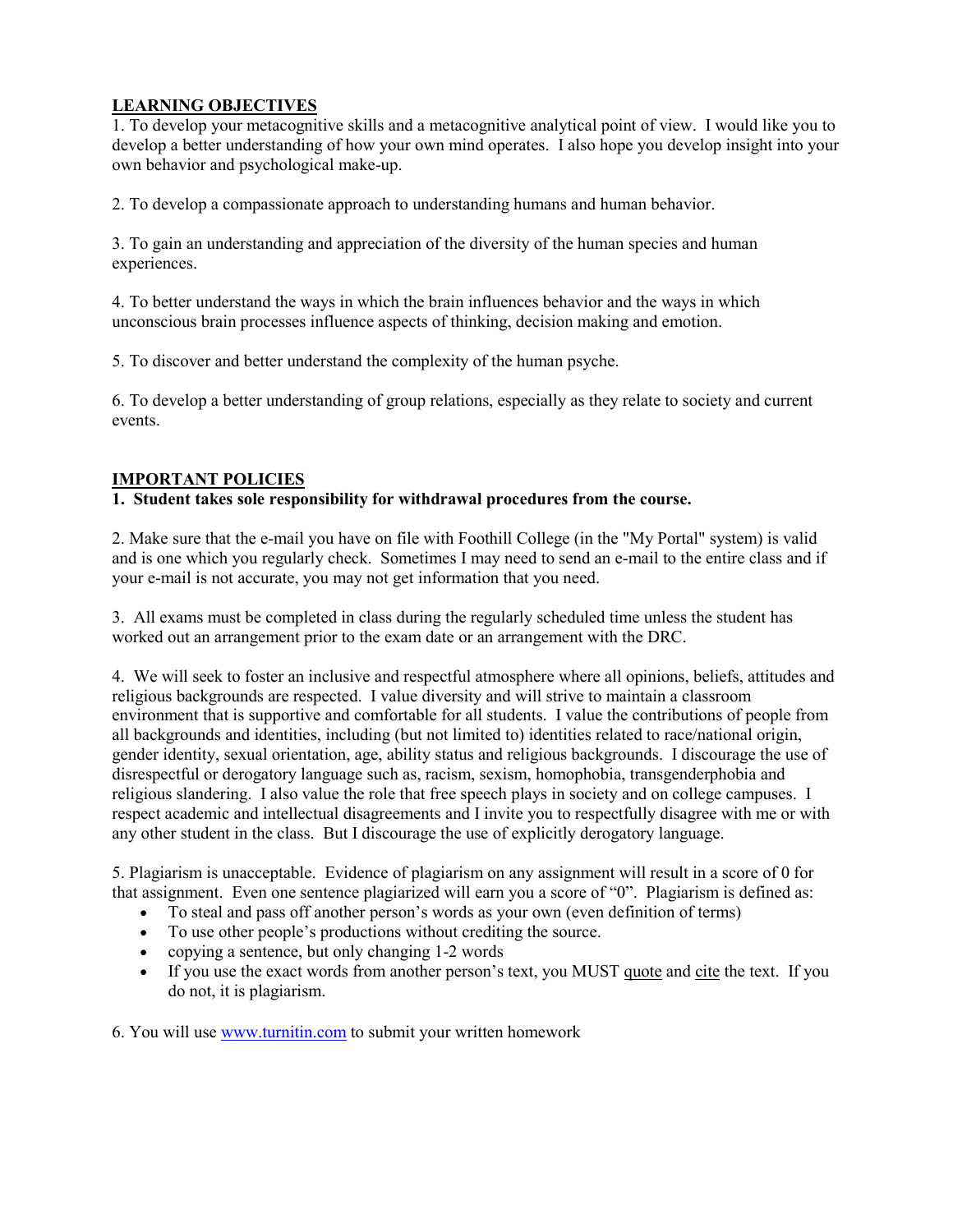|--|

 $A = 90\%$  and up  $B = 80 - 89\%$  $C = 70 - 79\%$  $D = 60 - 69\%$  $F = 59\%$  and below

+'s and –'s will be awarded for borderline final percentages **\*\*You can earn up to 25pts of extra credit**

#### **ASSIGNMENTS AND QUIZZES**

**Application Papers:** Rather than stacking this course with long multiple choice tests that focus on foundational knowledge over critical thinking and application, my goal in offering these paper is to provide you the opportunity to process the material in a way that is personally meaningful and inspires critical thinking.

You will submit your paper to turnitin. Also on the day the paper is due you will be required to bring a paper copy to class to participate in the "peer-exchange", in which you will share your paper with a fellow classmate. To complete the peer-exchange, you will provide a short written statement about what you found interesting in each other's papers.

**Literature Review Paper & Presentation:** You will have the opportunity to dive deeply into a topic of your choice for this paper and presentation.

#### **LATE WORK**

I will accept late work for written homework assignments up to 48 hours after a deadline. Late work can earn up to 80% of the credit. Late work will be submitted to www.turnitin.com. After 48 hours after a deadline, I will only accept work in the case of documented emergencies. This is final.

#### **REP INFORMATION (SUMMARY)**

| • Your Credit Requirements: 5.3               | • You can complete up to 2 credit worth of     |
|-----------------------------------------------|------------------------------------------------|
| • SONA Registration & Demographic Survey      | online studies. (You cannot complete more      |
| (Due: Friday $4/15$ , 5:00pm) (for 1 Credit)  | than 2 online credits)                         |
| • You must complete a minimum of 2 credits of | • Mandatory Exit Survey (starts during last 2) |
| in-person studies. (You can do more than 2 in | weeks of the course). (for .3 credits)         |
| person credits)                               | • REP DEADLINE: Friday 6/3, 5:00pm             |

[http://campus-map.stanford.edu/](https://email.fhda.edu/owa/redir.aspx?C=VHxVRYX0Y0W9fNbvjz1NL_hZq_Aw79AITbVfcNWgeCjC9w9woy2dRYeTuyFK_h0P2HVV4kD92f4.&URL=https%3a%2f%2furldefense.proofpoint.com%2fv1%2furl%3fu%3dhttp%3a%2f%2fcampus-map.stanford.edu%2f%26k%3dQYSOKE6LfKTEmxylV%252Blwug%253D%253D%250A%26r%3dH4xQM%252FVnzJAiRE7ASQogAxBhAOQUv2FcAvHojK9kbl8%253D%250A%26m%3dL8yykv5zCzT2d9JljrFLHjMely9k3p%252FNfhENudP57w8%253D%250A%26s%3d1ba917acbdc1f4a110cdd775a6f68ce3c752f71e4714792ec0e7593450dfe829)

#### **REP PROGRAM GRADING**

REP program (See below for explanation) participation will count for 50 points. You must complete the REP program, OR the alternative assignment. For the REP program you will be required to complete 5.3 "credits" of study participation. If you choose to participate in the REP program, you will need to complete a minimum of 3.3 credits to earn ANY points. If you complete 3.3 credits, you will receive 30 points. After 3.3 credits, each .5 credit will be worth 5 points. You must also complete the exit exam to receive ANY points.

#### **REP CONTACT**

**research-exp-program@stanford.edu** 

**I do not give extra credit for completing extra REP credits beyond the requirement.**

| <b>Source</b>             | <b>Points</b> |  |  |
|---------------------------|---------------|--|--|
| Quizzes                   | $\sim$ 75     |  |  |
| Exam 1                    | 50            |  |  |
| <b>Application Papers</b> | 90            |  |  |
| $(3 \omega)$ 30 pts)      |               |  |  |
| <b>Final Paper</b>        | 100           |  |  |
| Presentation              | 50            |  |  |
| <b>REP</b> Experience     | 50            |  |  |
| <b>TOTAL</b>              | ~15           |  |  |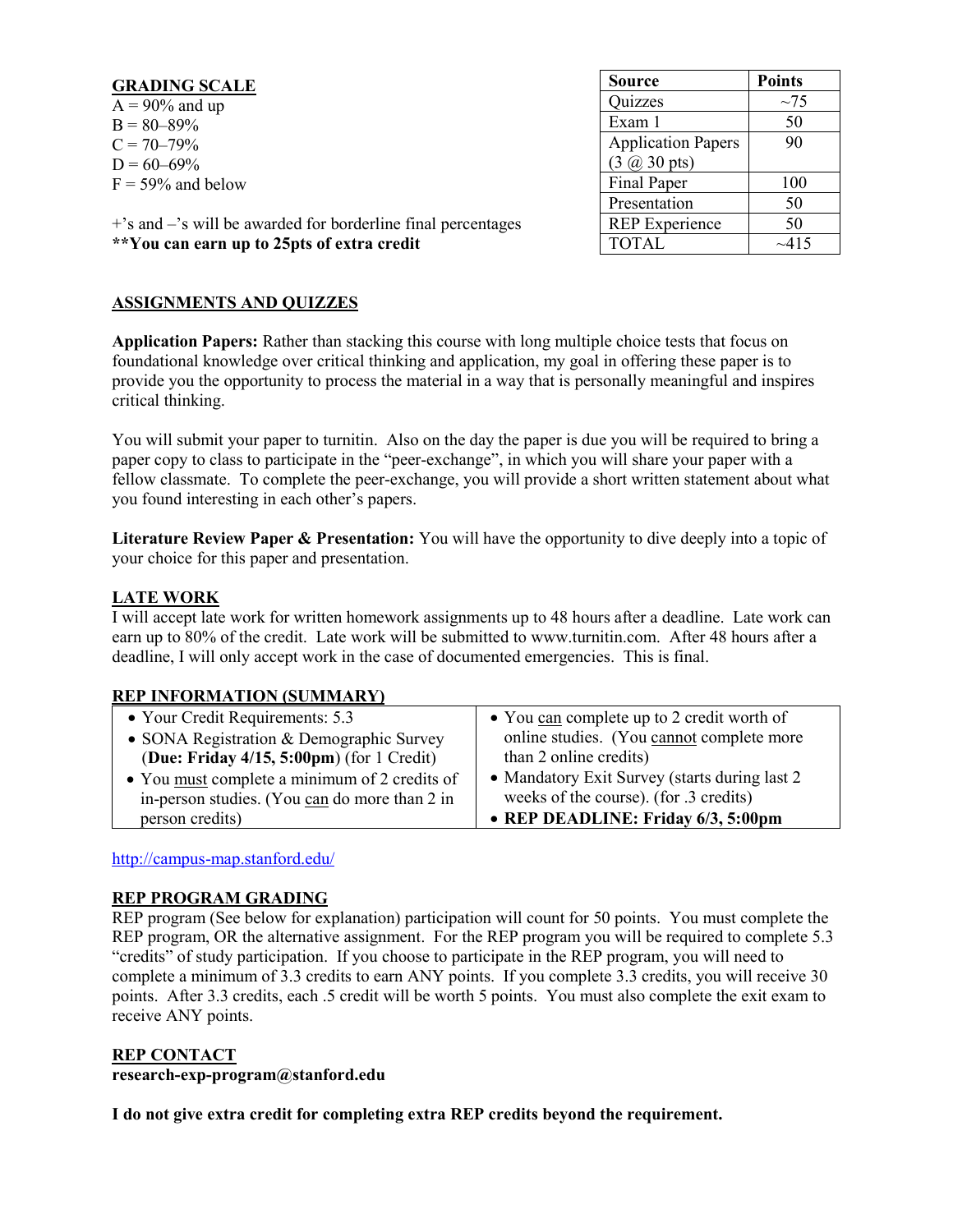# **ALTERNATIVE ASSIGNMENT**

If you choose the alternative assignment, you will be required to complete a 5 page research paper. The paper will be a summary of two primary source research articles. The paper must include summaries of the thesis, supporting arguments, research methods, and conclusions of two experimental research articles. I will provide a more detailed prompt for the writing assignment if you choose this option.

## **WWW.TURNITIN.COM**

Turnitin looks for plagiarism. It will compare your paper to:

- Previous student papers
- Current and archived internet
- Periodicals, journals, & publications

**Class ID:** 12402185 **Password:** foothill

# **NEW ACCOUNT**

If you do not already have a turnitin account, you will need to create a user profile with www.turnitin.com

### **To create a user profile:**

- 1. Go to www.turnitin.com and click on the "**Create account**" link next to the "Sign In" button
- 2. Click on the "**student**" link
- 3. The "**Create a New Turnitin Student Account**" form must be completed to create a new student user account
- 4. Enter the class ID number and the case sensitive Turnitin class enrollment password
- 5. Enter the user first name, last name, and a valid e-mail address to use as the login for Turnitin
- 6. Create a user password. The user password must be between 6-12 characters long and contain at least one letter and one number. Re-enter the password to confirm it
- 7. Select a secret question from the drop-down menu. Enter the answer for the question. Remember and keep this information. The answer is case and space sensitive
- 8. Review the user agreement. To continue using Turnitin, click on "**I agree -- create profile**"
- 9. From the completed user profile creation page, click on "Log in to Turnitin"

# **EXISTING ACCOUNT**

If you already have an Turnitin account

## **To enroll in a class as an existing user:**

- 1. Log into Turnitin with a student user profile
- 2. Click on the "enroll in a class" tab on the student homepage
- 3. Enter the class ID and enrollment password for the new class
- 4. Click "submit" to enroll in the class and add it to the student user homepage

## **HOW TO SUBMIT AN ASSIGNMENT**

\*\*\*First you must be enrolled in the course (see the instructions above)\*\*\*

## **Submitting a paper by single file upload:**

- 1. Start by clicking on the class name you would like to submit to after logging in to Turnitin
- 2. Click on the Submit button to the right of the assignment name
- 3. Select single file upload from the choose a paper submission method: pull down menu
- 4. Click the Browse button and select the file to upload. Fill in the submission title field with the paper name
- 5. Click upload to upload the file. A status bar will appear displaying the upload progress
- 6. Review the preview panel. This is a text only version of the paper being uploaded. Confirm it is the correct version of the file to send
- 7. Click the "submit" button **Warning:** This step must be completed, or the submission is not finished. The paper will not be available to the student or the instructor.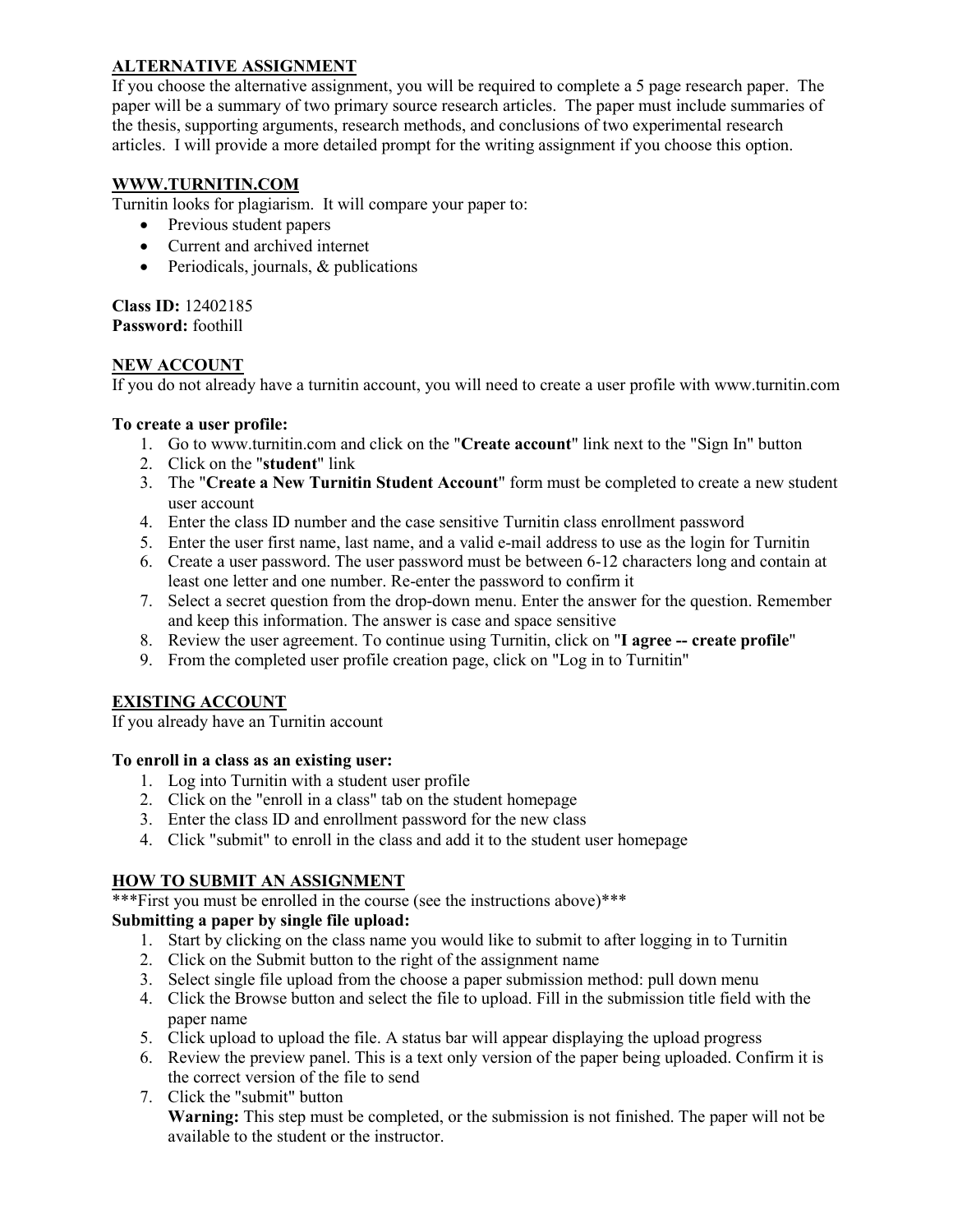# **ATTENDANCE POLICY**

Attendance will be taken at the beginning of class. Attending class is critical to your success.

In order to avoid an unexcused absence, **you must contact me before class VIA E-MAIL or PHONE**

### **Important Dates**

Dates vary by course, so check your "MyPortal" for important dates for the following:

- Deadline to drop and qualify for a refund
- Deadline to apply for a pass/no pass grade option
- Deadline to drop and receive a W

# **DISABILITY RESOURCE CENTER**

To obtain disability-related accommodations, students must contact Disability Resource Center (DRC) as early as possible in the quarter. To contact DRC, you may:

- www.foothill.edu/drc
- Visit DRC in Room 5400
- Email DRC at adaptivelearningdrc@foothill.edu
- Call DRC at 650-949-7017 to make an appointment

If you already have an accommodation notification from DRC, please contact me privately to discuss your needs.

#### **Student Services**

www.foothill.edu → "Student Services" \***Excellent Resources Are Available – Take Advantage Of Them!\***

**Money For Books:** Visit the **Foothill College Financial Aid Office** to find out if you can get money to pay for your classes, books, supplies and many other expenses. Room 8202, or Ph: (650) 949-7245